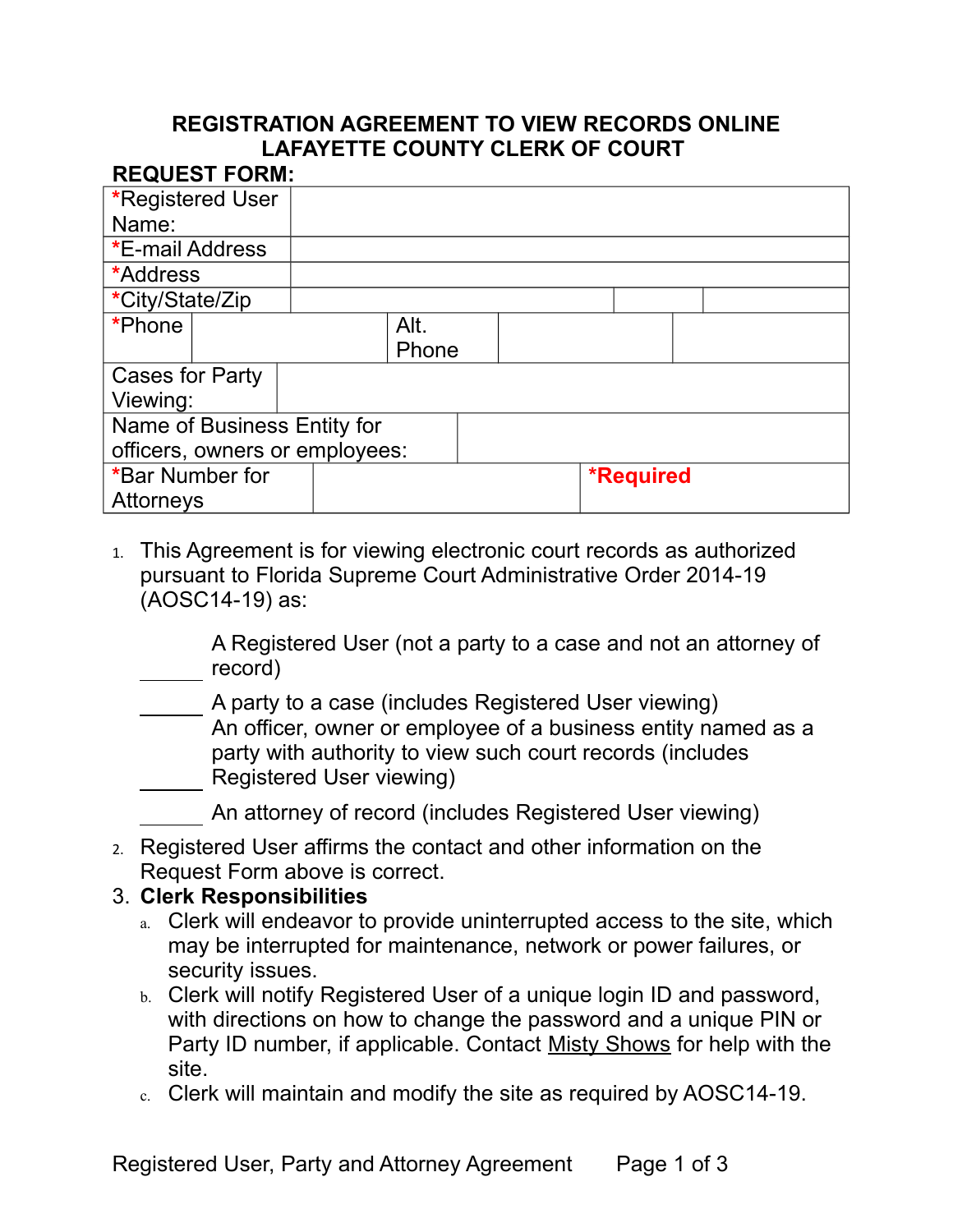## 4. **Registered User Responsibilities**

- a. To ensure that only Registered User has knowledge of the assigned login ID and password and unique PIN or Party ID number, if applicable.
- b. To prohibit any person or entity other than Registered User from accessing the site.
- c. To immediately notify Clerk if Registered User discovers that the assigned password is known by another person, whether used or not, so the existing login ID may be deactivated and replacement login information issued.
- d. To provide updated contact information or, for parties, updated case information by submitting a new Request Form, which, when submitted, is incorporated by reference in this agreement.
- e. To understand that paper or electronic documents may not be immediately available online after they are filed with Clerk.
- $f<sub>f</sub>$ . To not use or permit others to use the information obtained from this site for commercial or resale purposes and that all activity on this site will be tracked and monitored by Clerk to enforce this provision.
- g. To provide computer hardware and software and/or making modifications to existing equipment for access to the site.

# 5. **Limitations of Liability**

- a. Registered User releases Clerk and Clerk's employees and agents from any liability and any damages resulting from or related to (a) interrupted service of any kind; (b) Registered User's equipment; (c) use of, or viewing of, electronic court records.
- b. Nothing in this Agreement may be construed as waiving the sovereign immunity of the Clerk or the Clerk's employees and agents or of the Registered User's sovereign immunity, if applicable, or modifying the recovery limits against the Clerk or Registered User as set forth in section 768.28(5), Florida Statutes.
- 6. This Agreement, regardless of where actually accepted or delivered, is deemed to have been accepted and delivered by the parties in the State of Florida and any dispute arising from it will be governed by Florida law. Any suit for any claim, breach, or dispute arising out of this Agreement will be maintained in Lafayette County, Florida.
- 7. Any notice or communication given or sent pursuant to this Agreement may be delivered in person, by mail, or by email to the address provided on the Party Request Form.